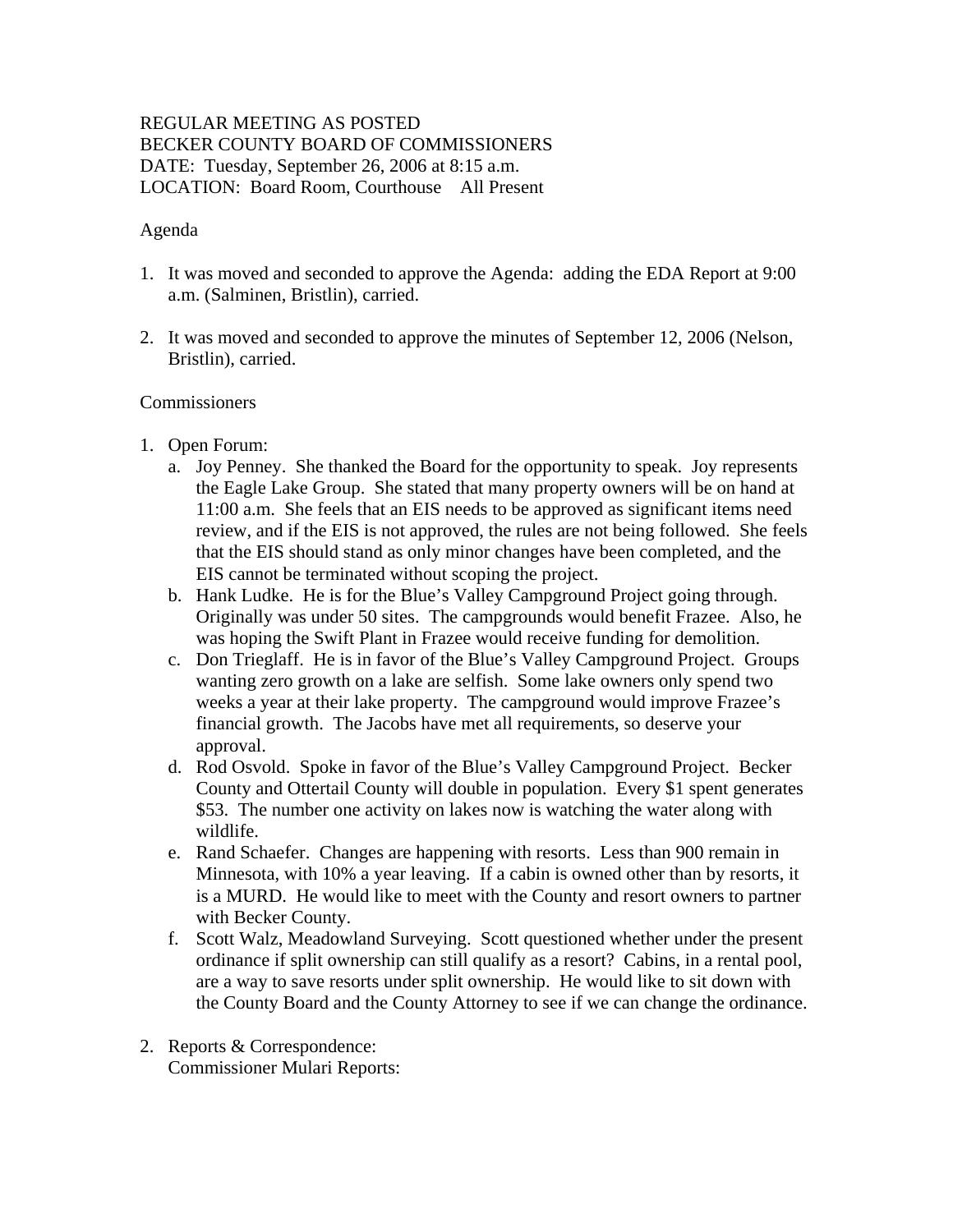a. Attended the Lakeland Mental Health Open House at Moorhead (new facility).

Commissioner Bristlin Reports:

a. Attended the Courthouse Expansion bid letting but deferred comments as this will be addressed later on the agenda.

Commissioner Nelson Reports:

- a. Attended the Buffalo Red River Watershed Tour to Tamarac and Hamden Slough.
- b. He stated that the Zoning Ordinance Committee should look at ordinance changes.

Commissioner Knutson Reports:

- a. Attended the Fair Board Meeting. This was a good year for the Fair.
- b. He attended the NRM Meeting but deferred to Chip Lohmeier bringing items later on the agenda.
- c. He attended the Highway Committee Meeting but deferred to Brad Wentz discussing the items later on the agenda.

Commissioner Salminen Reports:

- a. Attended the Airport Meeting, where repair of the runway was discussed. The Committee is looking at repairs to the runway and are contacting our legislators for help to complete repairs. Expansion is still 5-years out.
- 3. Courthouse Bid Update: Brian C. Berg gave the update on the Courthouse Expansion and Remodel Project bid opening held on September 21, 2006. He thanked the Board for wisely taking the right step on the Courthouse construction.
	- a. A resolution was presented for consideration, and it was moved and seconded to pass Resolution No. 09-06-2E, awarding the bid to the lowest responsive bidders as follows:

General Contractor: Roers Construction - \$4,217,000 Mechanical: Peterson Sheet Metal - \$1,245,815 Electrical: Dakota Electrical - \$700,300

Sub Controls: G & R Controls - \$84,300

The Becker County Board of Commissioners does hereby award the contracts to said bidders implementing Alternates 2, 3, 5, 6 and 7 and eliminating foundation demolition as a component of the general contract and authorizes the Board Chair to sign said contracts. The County Administrator shall seek written quotes for demolition of the foundation (Bristlin, Salminen), carried.

b. It was moved and seconded to pass Resolution No. 09-06-2F, establishing procedures relating to compliance with reimbursement bond regulations under the Internal Revenue Code. The Declaration of Official Intent relates to the following project and the costs thereof to be financed: BECKER COUNTY ADDITION AND REMODEL. The County reasonably expects that six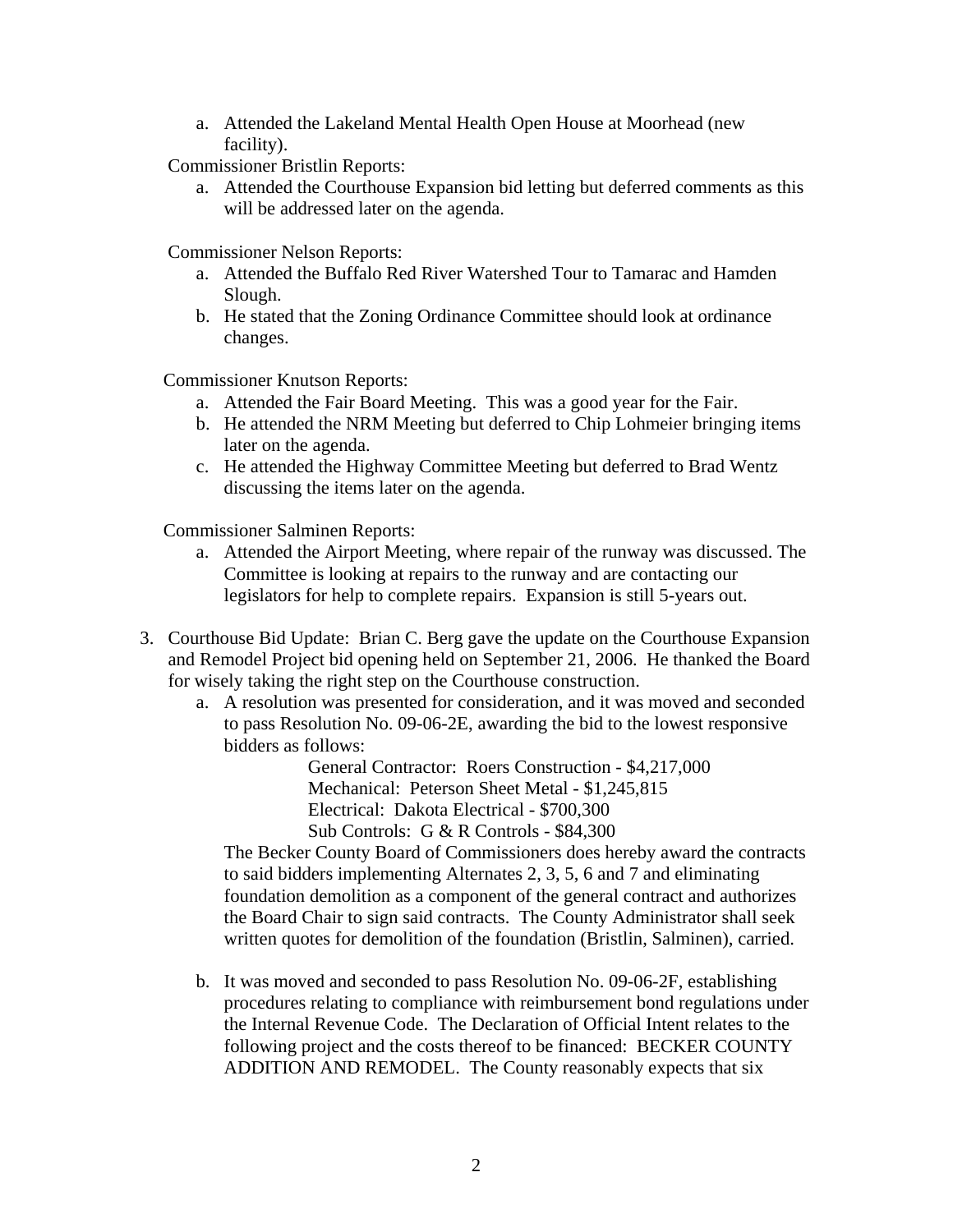million dollars is the maximum principal amount of the Bonds which will be issued to finance the Project (Salminen, Bristlin), carried.

It was moved and seconded for any Commissioner to attend the AMC Fall District IV Meeting on Friday, October 13, 2006 from 8:15 a.m. to 12:00 p.m. in Fergus Falls, MN (Salminen, Nelson), carried.

## Becker County EDA

Guy Fisher, Becker County EDA Office, and Kelsey Klemm, City of Frazee, gave an update on the Swift Plant Redevelopment Project and the funding needed to complete the demolition. A grant from DEED was recently received and matching funds were required. A request was made for \$9,000 from Becker County to pay towards the grant match and additional incidentals. It was moved and seconded to concur with the Finance Committee to approve the \$9,000 payment to Frazee with 50% to come from the EDA Operating Fund and 50% to come from the Resource Development Fund (Bristlin, Knutson), carried.

### Finance Committee

- 1. It was moved and seconded to approve the Claims (Salminen, Nelson), carried.
- 2. A new procedure will be in place for Auditor's Warrants resulting in each commissioner receiving a list of all warrants paid via Auditor's Warrants. This is for informational purposes only based on MN Stat. 375.18, Subd. 1b.
- 3. The Cash Comparison summaries for July and August were presented along with the August Investment Summary.
- 4. Courthouse Bid Review. Discussion was held and the Finance Committee recommendation was to move forward with the project, pass the reimbursement resolution and start the formal process of analyzing the funding of the project and reserve levels.
- 5. Natural Resource Management: Recommended to approve the \$10 increase to \$145 per year for the recreation cabin lease fee; continue the process to hire four seasonal groomer operators for this winter; and to have the NRM and Highway meet and determine a price for the easement request from the White Earth Tribal Council.
- 6. Highway Pickup Request: Recommend to approve with a review of the specifications to replace a ½ ton pickup for a total cost of \$19,715.
- 7. It was moved and seconded to approve the solid waste fee will not be charged to tax exempt properties generating less than 25 cu. yards of material per year (Salminen, Knutson), carried.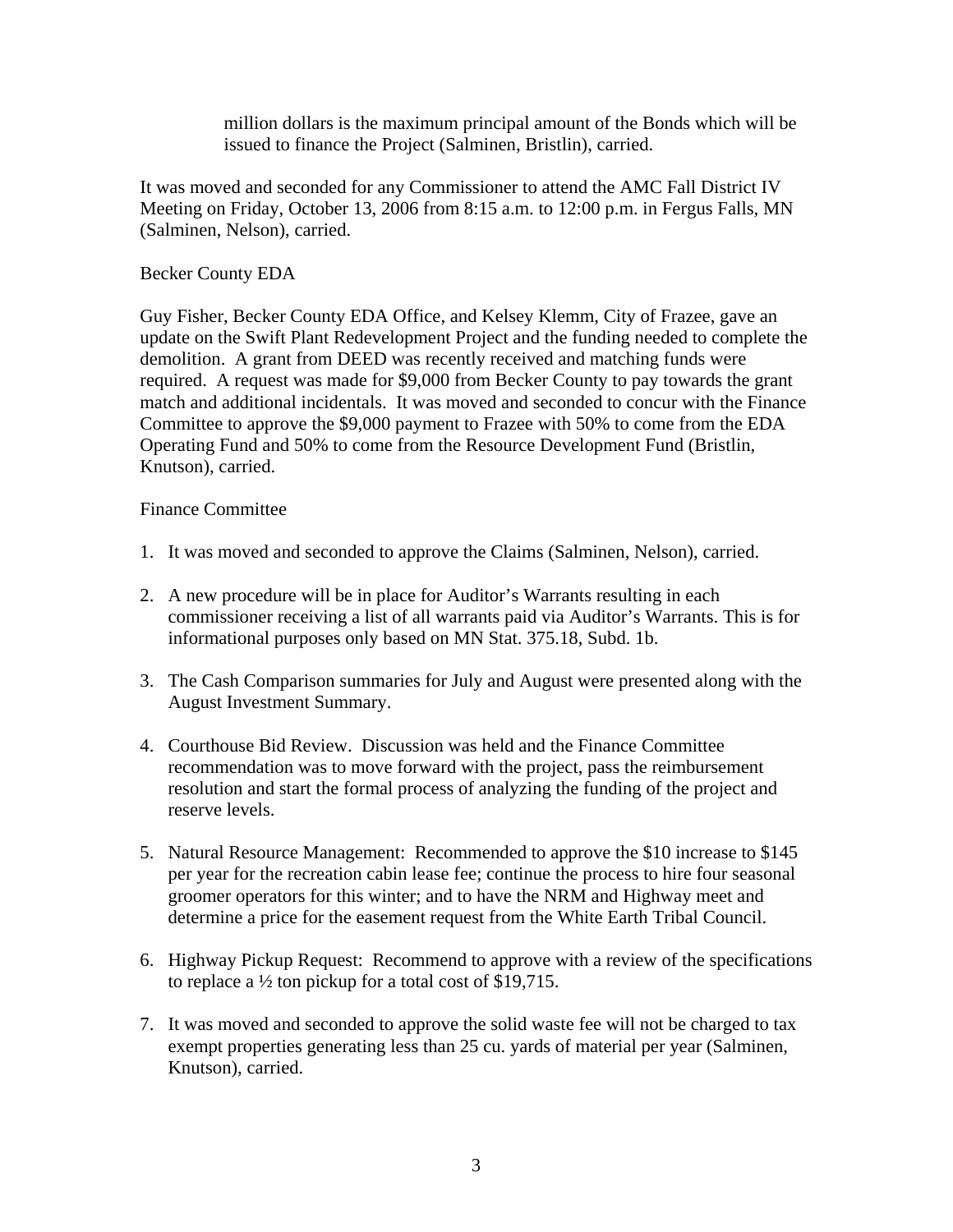8. Recommend to approve the task force's request for an additional \$9,000 for the assessment and testing of the former Swift plant.

#### Assessor

1. It was moved and seconded to approve the following Abatements (Salminen, Nelson), carried.

| Parcel #                           |         | Tax District Request for Abatement Amount Recommend/Assessor |       |         |
|------------------------------------|---------|--------------------------------------------------------------|-------|---------|
| M02.8101.000                       | Audubon | assessment error                                             | \$232 | approve |
| M06.8621.000 Cormorant             |         | assessment error                                             | 136   | approve |
| M10.8034.470 Erie                  |         | disaster                                                     | 48    | approve |
| M28.8098.000 Shell Lake assessment |         |                                                              | 136   | deny    |

#### Human Services

- 1. It was moved and seconded to accept the Public Assistance Applications (Salminen, Nelson), carried.
- 2. It was moved and seconded to accept the Public Assistance Case Load Trends (Salminen, Knutson), carried.
- 3. It was moved and seconded to approve the Human Services Claims (Knutson, Salminen), carried.
- 4. It was moved and seconded to approve the Purchase of Service Agreement with Rural MN CEP for Food Support Employment and Training (Salminen, Bristlin), carried.
- 5. It was moved and seconded to approve the Community Health Claims (Salminen, Knutson), carried.
- 6. It was moved and seconded to accept the Transit Ridership Report (Salminen, Nelson), carried.
- 7. It was moved and seconded to approve the Transit Claims (Salminen, Knutson), carried.

### NRM

- 1. It was moved and seconded to add the Strawberry Lake Road Project Easement Request from the White Earth Tribal Council (Nelson, Salminen), carried.
- 2. It was moved and seconded to approve the increase of \$10 to the 2007 Recreational Cabin Lease Fee making it \$145 (Salminen, Knutson), carried.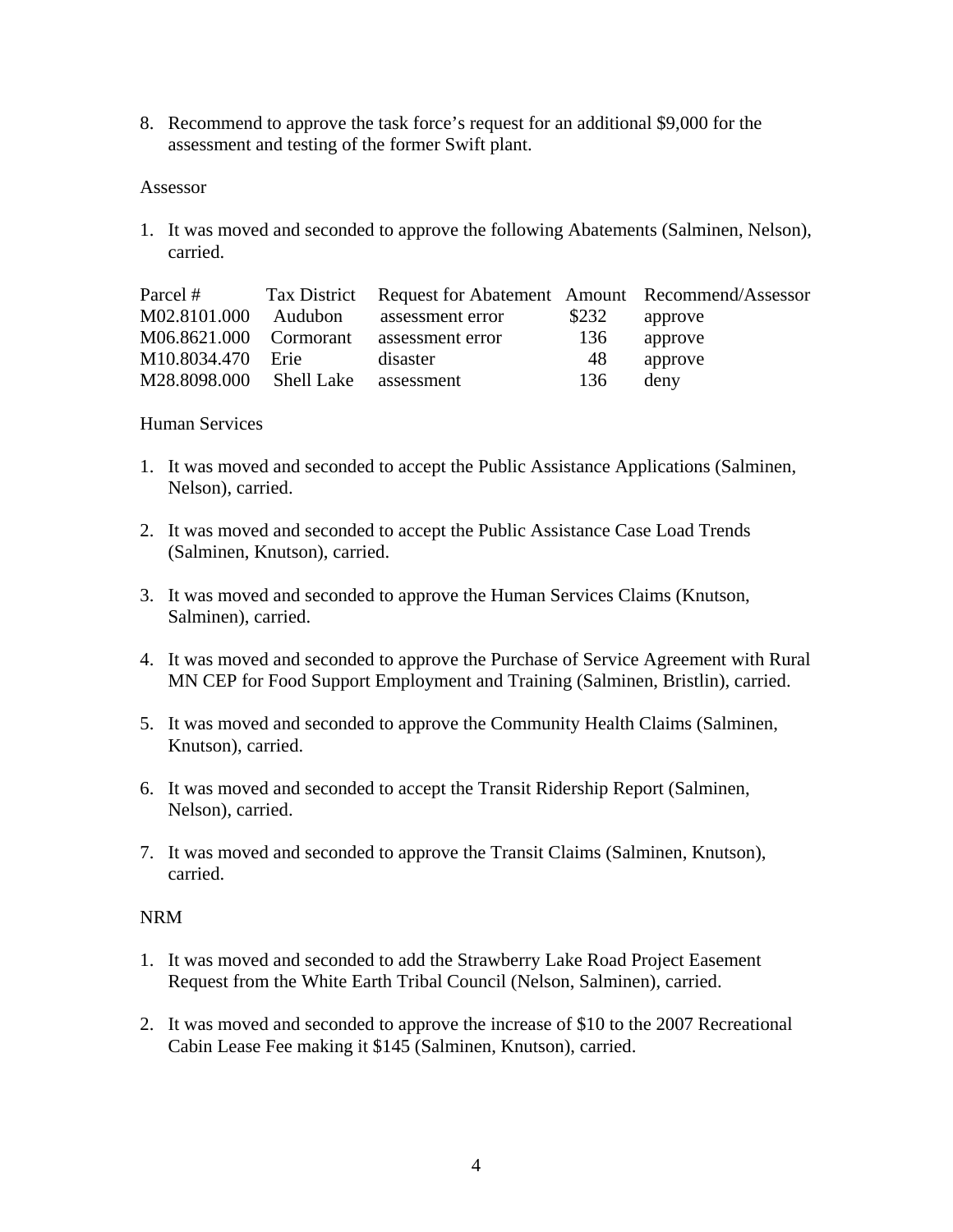- 3. It was moved and seconded to approve the Timber Sale Extension Policy allowing a six-month extension on all sales due to expire prior to January 1, 2007 and to waive any associated extension fees (Salminen, Knutson), carried.
- 4. Timber Sale Policy Changes were discussed. It was moved and seconded to table indefinitely until the Committee meets (Nelson, Bristlin), carried.
- 5. West Central Forest Designation OHV Planning Open House. Chip Lohmeier attended the September 25, meeting at Sebeka. Information only.
- 6. It was moved and seconded to grant the Easement request from the White Earth Tribal Council for the Strawberry Lake Road Project contingent on being a public road and with County Attorney approval, with the payment of \$13,250 (Knutson, Bristlin), carried.
- 7. It was moved and seconded to pass Resolution No. 09-06-2D, approving to advertise, interview and hire four seasonal part-time Groomer Operators in the Parks & Recreation Department (Salminen, Bristlin), carried.
- 8. It was moved and seconded to approve advertising for bids for trail grooming for the 2006 – 2009 Snowmobile Trail Grooming period. This contract would also be renewable for two additional years; covering snowmobile trail grooming needs through the spring of 2009 (Salminen, Nelson), carried.

# Highway

- 1. It was moved and seconded to approve the Capital Purchase request for a new ½ ton extended cab 4x4 pickup in the amount of \$19, 715 (Nelson, Salminen), carried.
- 2. Brad gave a construction update on county roads.
- 3. It was moved and seconded to have the County Road Tour on October 19, 2006 from 8:00 a.m. to 12:00 noon; and the Five Year Plan Meeting will be held on November 28, 2006 from 5:00 to 7:00 p.m. in the County Board Room (Nelson, Knutson), carried.

# Planning & Zoning

1. It was moved to pass Resolution No. PZ 09-06-2A, declaring the need for an EAW on the Woods on Lake Maud (Nelson) Motion died for the lack of a second. It was moved and seconded to pass Resolution No. PZ 09-06-2A, resolving that based on the EAW Review Committee recommendation and findings of fact the Board of County Commissioners declare the need for an EAW on the Woods on Lake Maud (Nelson, Bristlin), carried.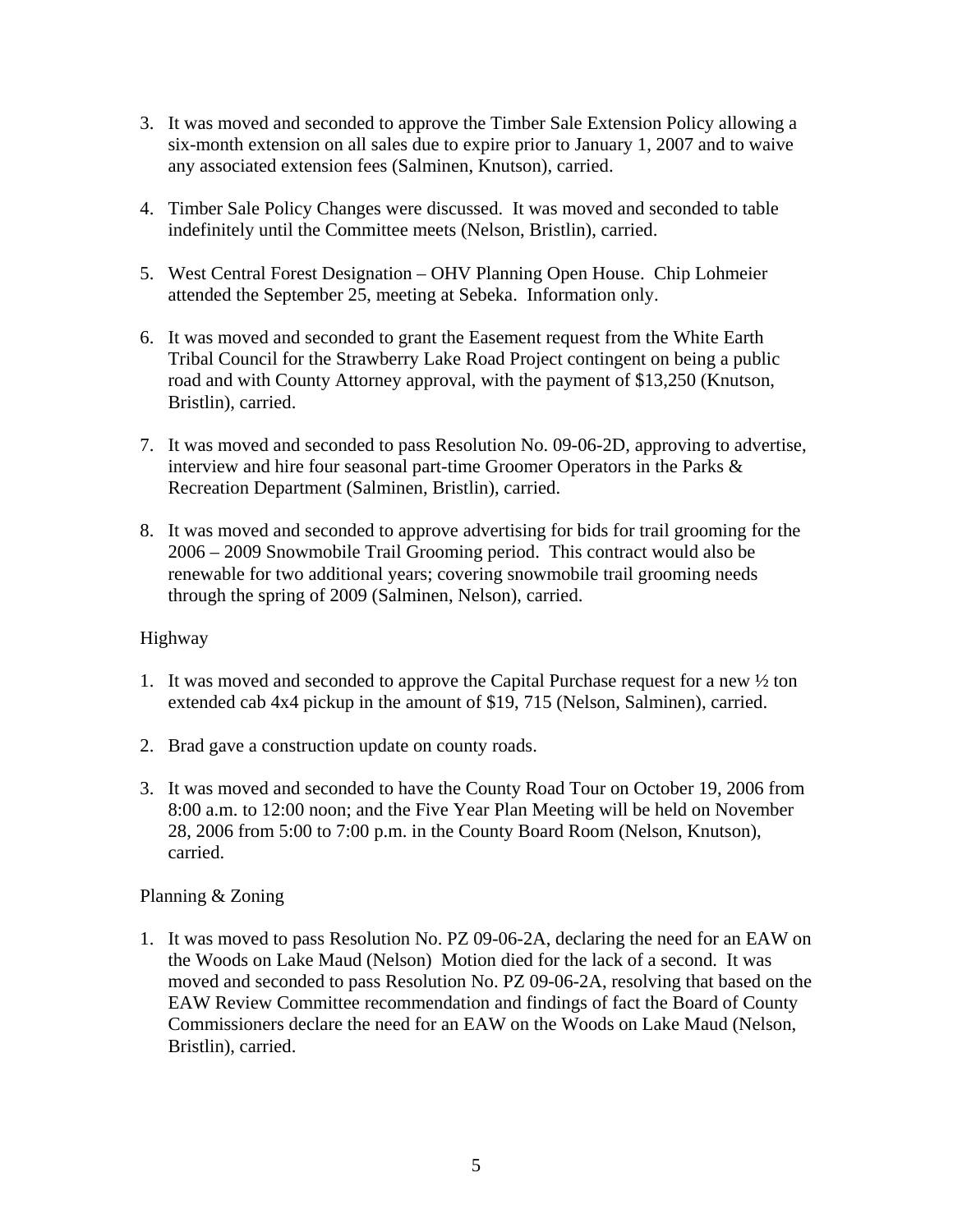- 2. It was moved and seconded to pass Resolution No. PZ 09-06-2C resolving that Blue's Valley Campground as described in the Environmental Assessment Worksheet and Stormwater Pollution Prevention Plan does not have the potential for significant environmental effects. An Environmental Impact Statement (EIS) will not be required for the Blue's Valley Campground project based on the information reviewed: The project has changed substantially from the original proposal and the reasons for ordering the EIS no longer apply; and the modified project does not have the potential for significant environmental effects; and there are no anticipated future projects; and any environmental effects are subject to mitigation by regulations, in place; and Becker County has implemented "new" shoreland review standards for such projects that identify, prevent and mitigate or reduce the potential for environmental effects and we believe these standards have been met by the Developer (Bristlin, Knutson), carried.
- 3. It was moved and seconded to table Resolution No. PZ 09-06-2B, as was requested tabled by the developer (Knutson, Salminen), carried.
- 4. Becker County Planning Commission (PC) of September 19, 2006:
	- 1) FIRST ORDER OF BUSINESS: Ordinance Changes. Tabled by the Planning & Zoning Committee.
	- 2) SECOND ORDER OF BUSINESS: Neil Lewis, Aaxis Development, Wheeler Lake. It was moved to concur with the findings and recommendations of the PC to deny the change of zone and preliminary plat (Knutson). Motion died for lack of a second. It was moved and seconded to concur with the findings and recommendations of the PC to deny the change of zone from agricultural to residential based on the fact that the change of zone is not compatible with the surrounding area and to approve the Preliminary Plat contingent upon the review of the Township Board (Knutson, Salminen), carried.
	- 3) THIRD ORDER OF BUSINESS: Robert Hamlin, Richwood Twp. It was moved and seconded to concur with the PC findings and recommendations to approve the change of zone from agricultural to residential and approve the certificate of survey for three tracts of land (60,500 sq. ft., 41,600 sq. ft., and 40,200 sq. ft.) based on the fact that it is compatible with the surrounding area and would not be detrimental to the surrounding area (Knutson, Salminen), carried.
	- 4) FOURTH ORDER OF BUSINESS: Mark Strand, Cormorant Twp. It was moved and seconded to concur with the findings and recommendations of the PC to approve the change of zone from agricultural to residential and approve the certificate of survey for two lots (each lot being 80,200 sq. ft.) based on the fact that it is compatible with the surrounding area and would not be detrimental to the surrounding area (Salminen, Nelson), carried.